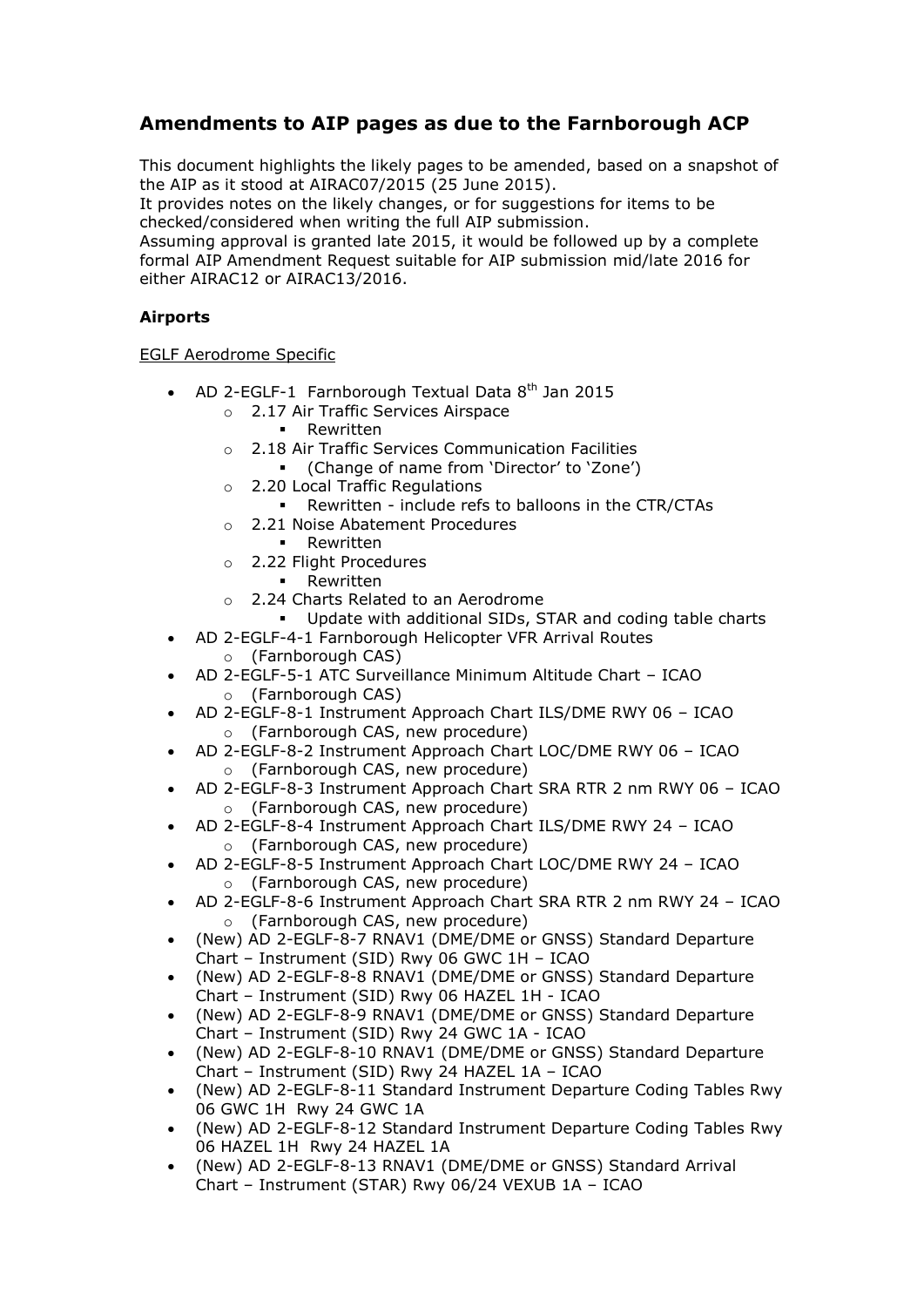- (New) AD 2-EGLF-8-14 RNAV1 (DME/DME or GNSS) Standard Arrival Chart – Instrument (STAR) Rwy 06/24 VEXUB 1B 1C 1D - ICAO
- (New) AD 2-EGLF-8-15 Standard Arrival Chart coding Tables Rwy 06/24 VEXUB 1A 1B 1C 1D
- (New) AD 2-EGLF-8-16 RNAV5 (DME/DME or GNSS) Standard Arrival Chart – Instrument (STAR) Rwy 06/24 PEPIS 1A 1B 1C – ICAO
- (New) AD 2-EGLF-8-17 RNAV5 (DME/DME or GNSS) Standard Arrival Chart – Instrument (STAR) Rwy 06/24 PEPIS 1D – ICAO
- (New) AD 2-EGLF-8-18 Standard Arrival Chart coding Tables Rwy 06/24 PEPIS 1A 1B 1C 1D
- (New) AD 2-EGLF-8-19 RNAV1 Coding Table VEXUB Hold
- (New) AD 2-EGLF-8-20 RNAV5 Coding Table PEPIS Hold

### EGLL Aerodrome Specific

- AD 2-EGLL-1 London Heathrow Aerodrome Textual Data
	- o 2.24 Charts Related to an Aerodrome
		- AD 2-EGLL-6-2 Figure: STANDARD DEPARTURE CHART INSTRUMENT (SID) MIDHURST 5F, 4G, 4J, 4K – ICAO
		- Revised SID gradients. NATS are considering combining the proposed SID gradient change with a SID truncation at new 6000ft points TBC.
		- AD 2-EGLL-6-6 Figure: STANDARD DEPARTURE CHART INSTRUMENT (SID) GOGSI/GASGU 2F 2G 3J 3K – ICAO
		- Revised SID gradients. NATS are considering combining the proposed SID gradient change with a SID truncation at new 6000ft points TBC.
- AD 2-EGLL-3-1 London CTR Local Flying and Entry/Exit Procedures Chart o (Farnborough CAS)
- o AD 2-EGLL-5-1 ATC Surveillance Minimum Altitude Chart ICAO o (Farnborough CAS)
- AD 2-EGLL-6-2 Midhurst SID Chart
	- o (replacement chart, see 2.24 above)
- AD 2-EGLL-6-6 Southampton SID Chart
	- o (replacement chart, see 2.24 above)

### Gatwick Aerodrome Specific

 AD 2-EGKK-5-1 ATC Surveillance Minimum Altitude Chart – ICAO o (Farnborough CAS)

### Biggin Hill Aerodrome Specific

 AD 2-EGKB-5-1 ATC Surveillance Minimum Altitude Chart – ICAO o (Farnborough CAS)

## London/City Aerodrome Specific

 AD 2-EGLC-5-1 ATC Surveillance Minimum Altitude Chart – ICAO o (Farnborough CAS)

### Southampton Airport Specific

- AD 2.EGHI-1 Southampton Aerodrome Textual Data
- AD 2-EGHI-5-1 ATC Surveillance Minimum Altitude Chart o (Farnborough CAS)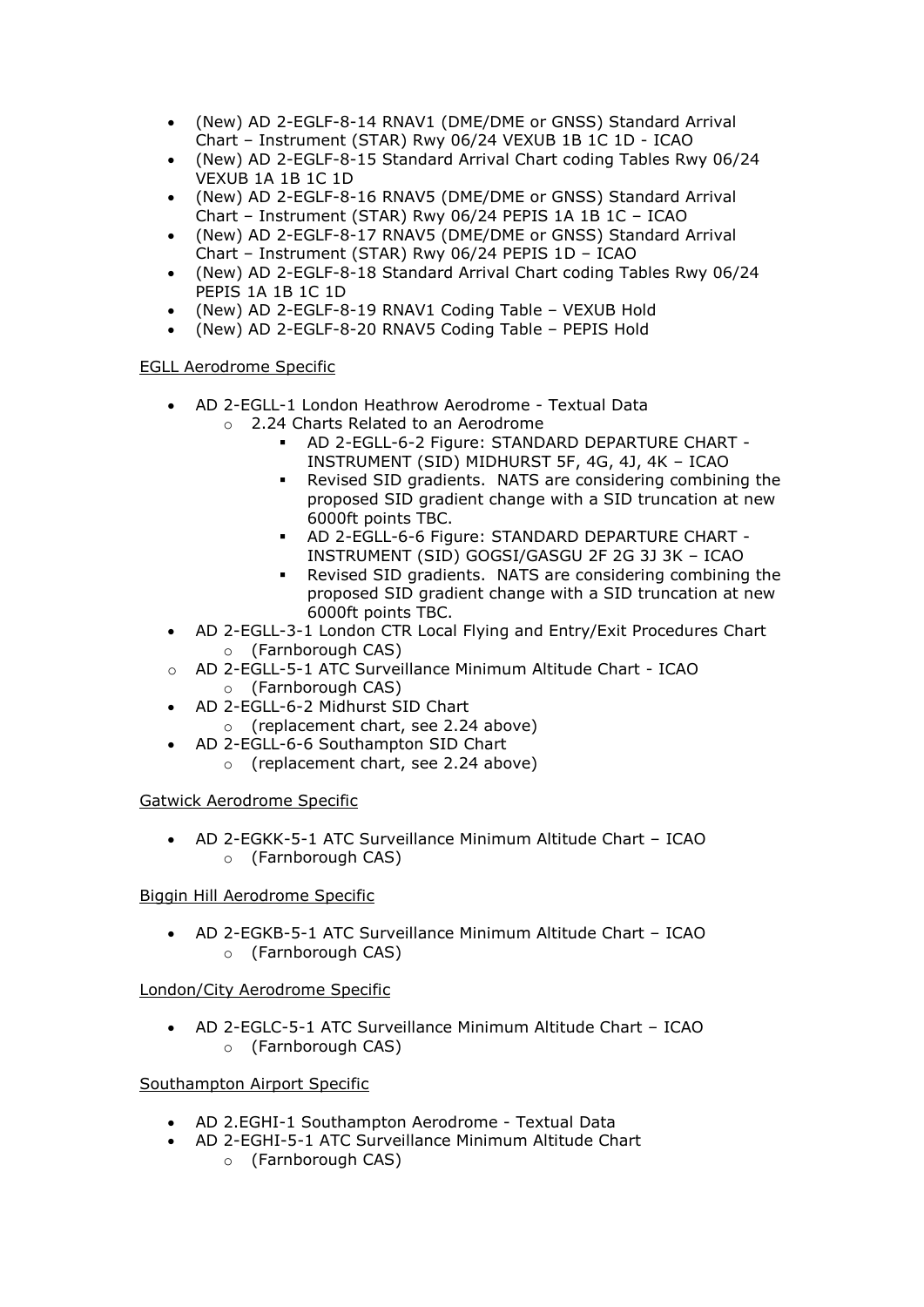Blackbushe Airport Specific

- AD 2-EGLK-1 Blackbushe Aerodrome Textual Data
	- o 2.17 Air Traffic Services Airspace
		- (Airspace class D and G partly within LF CTR etc, plus LFA)
	- o 2.20 Local Traffic Regulations
		- (check for changes due LoA)
	- o 2.22 Flight Procedures
		- (check missed approaches, add new LFA)

Fairoaks Airport Specific

- AD 2-EGLK-1 Fairoaks Aerodrome Textual Data
	- o 2.17 Air Traffic Services Airspace
		- (check for changes)
	- o 2.20 Local Traffic Regulations
		- (check for changes)
	- o 2.22 Flight Procedures
		- (changes due to Bracknell route and due to LF being the delegated ATSU for that part of the CTR)

### **Enroute Information**

ENR 1 – General Rules and Procedures

- ENR 1.4 ATS AIRSPACE CLASSIFICATION
	- o Add "Farnborough CTR/CTA Note 1"
- ENR 1.6 ATS Surveillance and Procedures
	- o 2.6 UK SSR Code Allocation Plan
		- 0421-0422 Farnborough Approach Radar VFR<br>0423-0427 Farnborough Approach Radar IFR
		- Farnborough Approach Radar IFR
		- 1750 Farnborough VFR Transit Conspicuity (unvalidated/unverified)
		- 1751-1757 Farnborough Approach Radar IFR
		- **These SSR allocations would be progressed through Mark** Deakin at CAA.
	- $\circ$  4.1.5.2.1 (a)
		- (Rewrite)

ENR 2 – Air Traffic Services & Airspace

 ENR 2.1 FIR, UIR, CTA, TMA (including Military Control Zones/Areas) o Will require a Farnborough entry

### ENR 4 – Radio Navigation Aids – En-Route

 ENR 4.4 Name-code Designators for Significant Points o (New 5LNCs reserved, all to be added here, ROVUS can be released)

ENR 5 – Navigation Warnings

- ENR 5.1 Prohibited, Restricted & Danger Areas
	- o EG D132 Ash Ranges
		- Revised freq 130.050 replaces 125.250
	- o EG D133 Pirbright